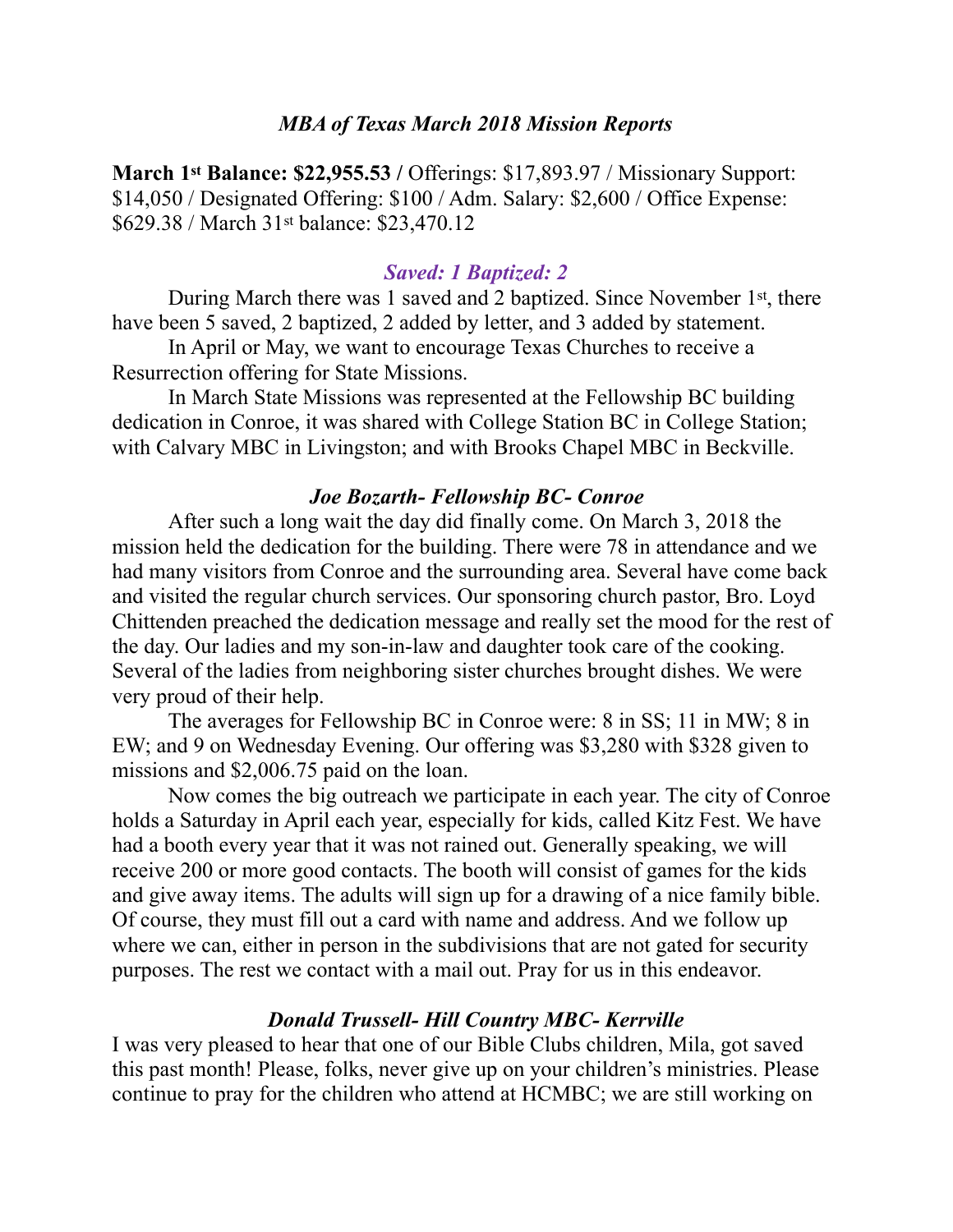getting parents into church on a regular basis.

 Praise God for the 1 salvation! The averages for Hill Country MBC were; 10 in SS; 10 in MW; 12 in EW; and 5 in outside Bible studies. Our offering was \$1,259 with \$150 given to missions and \$300 paid on rent.

 Thank you all for your prayers for my wife. The doctor ran some more tests at the end of March and they show that there is a little improvement in Cindy's adrenal function. Please continue to remember her.

 Also, please keep lifting up the man I've been trying to lead to the Lord (Tommy) in your prayers. He has now asked his wife for a divorce and won't talk to me. I left his house in tears on the last visit, as I am hurting over the fact that he and his wife, Beverly, have two small children. I am praying for a miracle in their lives and I'm asking that you do the same. God bless you all for your support and prayers.

## *Leland Acker- Life Point BC- Early*

 God is still moving at Life Point BC in Early, TX. We have seen one member return after an extended absence, we continue to see regular visitors, and God has opened the doors for us to serve our community in special ways.

 By the time you read this, we will have held our annual Community Easter Sunrise Service in downtown Brownwood. This service is an outreach to our community which usually sees an attendance of approximately 30 every year, many first time visitors.

 Back in February, I filed to run for Early City Council. There were three open seats, and the only ones who filed were the two incumbents and me. There being no opposition, the city cancelled the election and I will be sworn into office in May. Upon being "elected," I was briefed by the city manager. With the economic developments that will be announced over the next year, I can say that God definitely moved our congregation into the right place. This town will soon grow rapidly.

 I was also elected as a delegate to the State Republican Convention. This is the first step in being re-elected to the Republican Platform Committee, where in 2016, I seconded a motion to place language supporting Christianity and Christian values back into the state Republican Party Platform.

 My kids are in baseball and softball, and one of the coaches has asked that I lead joint prayers between the two teams every game.

 The averages for Life Point BC are; 19 in SS; 20 in MW; and 10 in outside Bible studies. Our offering was \$1,911.60 with \$300 given to missions, and \$300 paid on rent.

 The members of Life Point are becoming more involved, teaching Sunday School classes and leading worship, as well as participating in worship by offering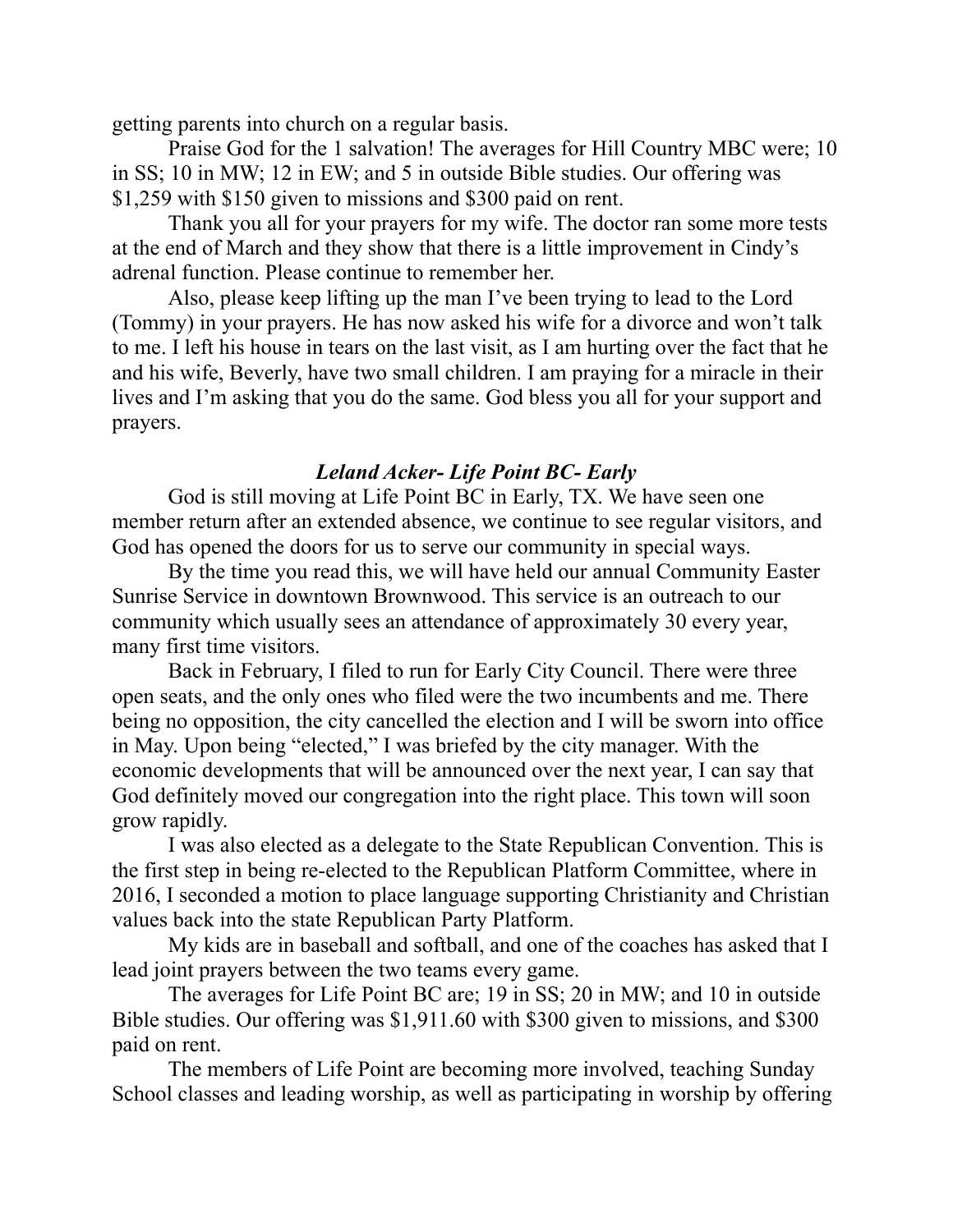specials.

 As for the building, the air conditioning is being installed this week, and progress continues to be made on the ceiling. Thank you for your prayers and support.

### *Cory Page- Disciple Life- Georgetown*

 What a month! Let me begin by thanking the many people who reached out to us during the bombing situation. The first bomb was in the next neighborhood; so close that Jessica saw the smoke from our house! We praise God for keeping us safe. Continue to pray for Austin. That the bomber was a right-wing, Christian home-schooler has made for some obvious media headlines in this liberal area. Pray that this situation will open up conversations for the gospel.

 Disciple Life averaged 15 for the month. It was great to have steady attendance for the month. God is moving in this church, and we cannot wait to see what He is about to do. Disciple Life continues to be involved in various ministry opportunities, from which we get to share evangelism stories each Sunday. The highlight of the month was a bible study that started in Cedar Park (Northwest Austin Metro). One person showed up the first week. 10 showed up the next week! Pray that God would continue to guide Disciple Life through open doors. Disciple Life was also blessed with the opportunity to bless a missionary with \$350 for unexpected ministry expenses. That adds to the approximately \$4,000 Disciple Life gave to missions last year. Even though we are still at the beginning stages of what God will do, Disciple Life shows a constant desire for missionaries around the world.

#### *Glenn McCarver- El Paso*

 **To everything there is a season…** A new season has arrived in our lives. On March 4th, Joseph Rice proposed to our daughter, Cala. When I look at my daughter, I see two people. I see the amazing young woman that she has become, but the eyes of this father see her as a two or three year old girl dancing around! When we were privileged to be there for the proposal, all I could think of was where have the years gone. Joseph is a young preacher and the son of Victor and Ramona Rice, missionaries in San Antonio.

*Spanish Classes…* I began Spanish classes a little over a month ago. I am enjoying this time as I learn not only the language, but more about the local culture. It is always interesting to find a word that is different here than in another Spanish speaking area or country. Please pray for me as this is extremely important to our work here. To be able to share Christ effectively, we must be able to be understood!

**"For I was hungered, and ye gave me meat…"** As we go throughout El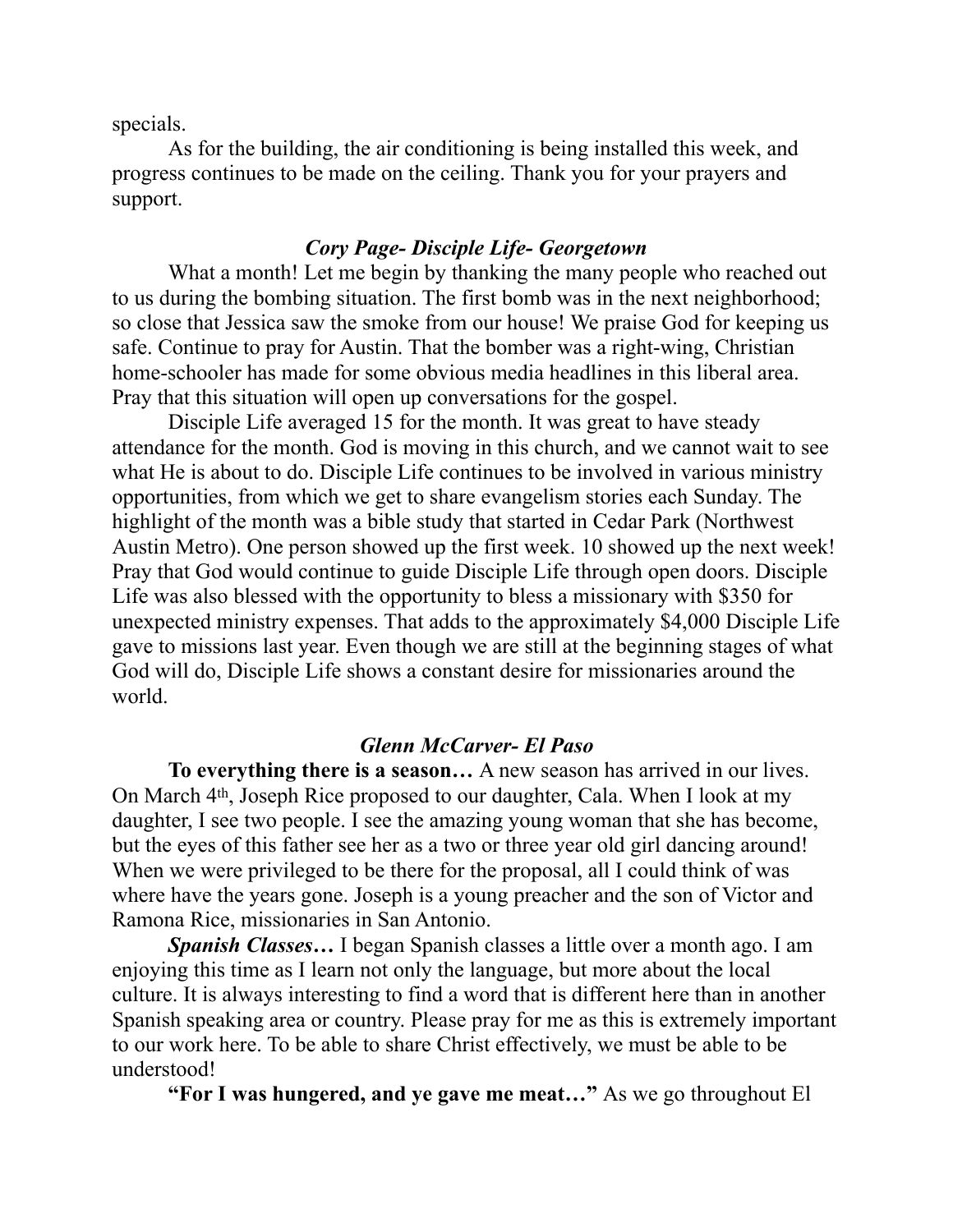Paso, we see the many homeless people. Our hearts ache for these people. We may not know their story, but we know two things that they need. Many (if not most) are hungry and so we try to provide them something to eat. Most (if not all) are in need of something they don't realize- salvation. We also make sure that they have information to satisfy the hunger in their souls. Please pray especially for a man named "Chito" that we have been talking with for a few weeks now. May God open his eyes to the TRUTH!

## *Victor Rice- Shiloh MBC- San Antonio*

 The month of March has been a blessing to me and to the work. First of all I give thanks for the prayers for my healing as I progress and moving around, and for the Lord granting me another year of life on the 16<sup>th</sup>.

 *The church was blessed to have Bro. and Sis. Pileggi baptized. We are very* thankful for Faith MBC of San Antonio providing the use of their baptistery.

 Praise God for 2 baptisms! The averages for Shiloh MBC were; 13 in SS; 18 in MW; 15 in EW; and 13 on Wednesday. Our offering was \$1,296.40 with \$354.20 given to missions, and \$1,200 paid on rent.

 We drove down to El Paso for a couple of days to introduce my family that lives in El Paso to the McCarvers who are Missionaries to El Past along with another contact for the work there. My Son Joseph, is filling in for Bro. Stuckey who is having heart surgery again, please keep him in prayer for healing of his heart.

Also continue prayers for Shiloh for we will have a busy month in April.

# *David Smith- Lifeline BC- Mansfield*

 **City Reach Plus…** City Reach is coming to Mansfield this September to help us do outreach. We are very excited about their interest in our ministry and looking forward to a great time of evangelism and ministry.

**Win some, lose some…** Unfortunately our dear Nazarene friends decided to move on. While they were with us they helped us in so many ways: faithful giving, coordinating fellowships; decorating our special days. We will miss them for sure. We thank God for them being with us while they were.

**Stats…** The averages for Lifeline BC were 17 in MW; and 6 in small groups. Our offering was \$2,088.90 with \$200 given to missions, and \$650 paid on rent. The mission paid \$300 toward the missionary salary and \$150 toward his insurance.

**Saturday Outreach…** I have been encouraging our members to join me in Saturday outreach doing the BLESS method of door knocking. So far I've gotten one of our men to go with me. We hope to add more to our effort.

**Our men are speaking…** Bro. A.D. Silas is a former pastor. He has been